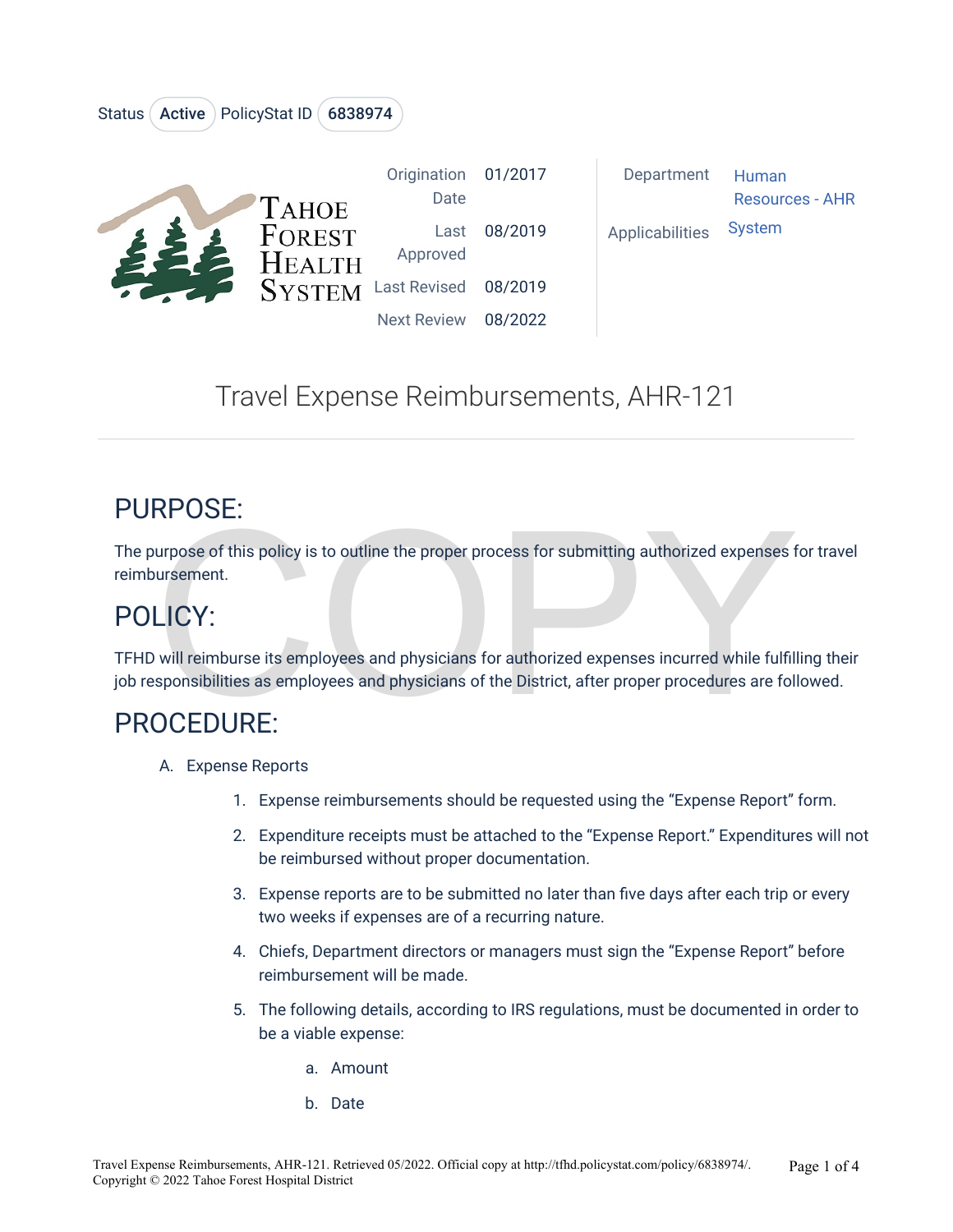- c. Place and description of entertainment
- d. Purpose and nature of discussion
- e. Names, titles and business relationships of all persons attending
- f. Receipts are required for reimbursement and details must be written on the back of each receipt.
- B. Travel Expenses consist of the following:
	- 1. Mileage and Gas Reimbursements
		- a. Mileage is reimbursed at the current IRS Mileage Reimbursement Rate for business-related travel when using a personal vehicle. This includes transportation from home or work to the airport.
		- b. Normal transportation to and from work is not a reimbursable expense.
		- c. An explanation of mileage or gas reimbursements is required and must include trip locations and miles traveled (MapQuest, Google Maps).
		- d. If a trip of considerable distance is involved and an employee elects to drive versus fly, only the amount equivalent to an airline coach ticket will reimbursed.
	- 2. Car Rentals
- d. If a trip of considerable distance is involved and an employee electric versus fly, only the amount equivalent to an airline coach tic reimbursed.<br>
2. Car Rentals<br>
a. Employees and physicians should consider renting a c a. Employees and physicians should consider renting a car for out of town travel if it is less expensive than using one's own vehicle at the current reimbursement rate.
	- b. Determine whether the need for a rental car exists. Is the rental a convenience or necessity? Employees should chose the most economical method of car rental (flat rate vs. mileage) when making reservations.
	- c. Gas purchases will be reimbursed for rental cars and receipts must be provided.
	- 3. Convention/Conference Registration Fees
		- a. TFHD will reimburse expenses charged to employees and physicians while attending approved conventions or conferences. The District will not pay for family members to attend unless that person is an employee of the District and attends the convention/conference for professional reasons with the proper approval.
	- 4. Hotel Expenses
		- a. Advance planning must be done to secure modest accommodations.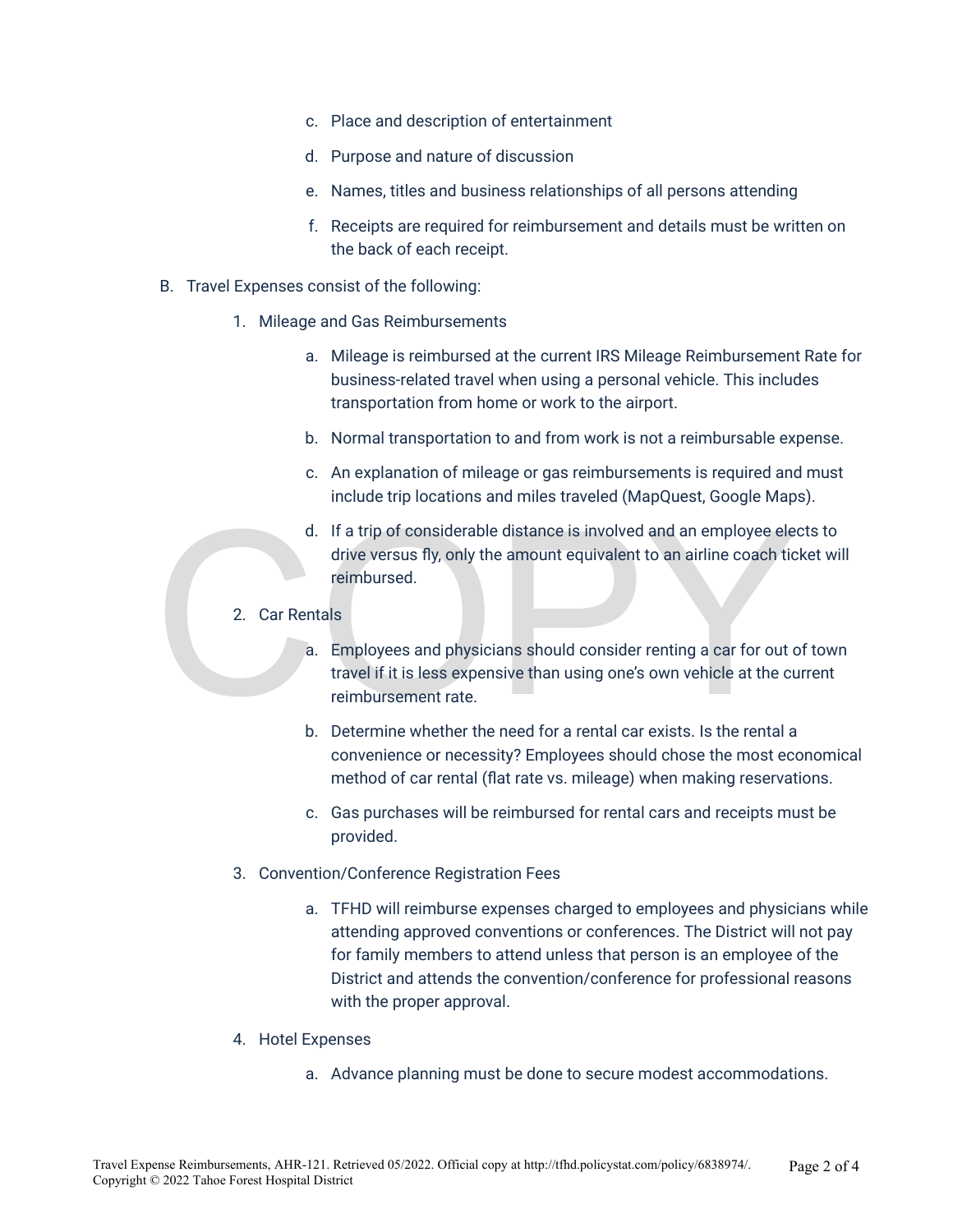- 5. Telephone Expenses
	- a. Reasonable costs of long distance telephone calls and messages while traveling are reimbursable but must be described. Allowable calls include those that are necessary for District related business. When possible, please use a cellular telephone to make long distance calls due to the high cost of hotel room telephone charges.
- 6. Meals
	- a. Per Diem meal expenses for employees and physicians traveling on District business are allowed. Per Diem meals and incidentals are reimbursed at the current daily rate published annually on GSA.gov and submitting on an "Expense Report" after the trip.
	- b. In the event an employee or physician entertains for business purposes while traveling, a receipt must be submitted documenting the people in attendance and the business purpose of the expense.
- 7. Hospitality Expenses
- 2. Hospitality charges include entertaining visitors for business pure<br>Meals should be for the primary purpose of fostering positive relation<br>District. Meals may not be for social or reciprocal purposes.<br>8. Miscellaneous R a. Hospitality charges include entertaining visitors for business purposes. Meals should be for the primary purpose of fostering positive relations for the District. Meals may not be for social or reciprocal purposes.
	- 8. Miscellaneous Reimbursable Expenses
		- a. Miscellaneous reimbursable expenses include tolls, postage, faxes, internet access, baggage handling fees, valet expenses and tips.
	- 9. Non-reimbursable Expenses
		- a. Incidentals such as personal recreation, movies, snacks and other expenses not directly related to, or necessary for, the performance of the travel assignment will not be reimbursed. This includes personal travel while on official District business, and travel expenses for family members.

#### C. Lost Receipts

1. A traveler who loses a receipt should seek a duplicate. When an acceptable duplicate is unobtainable, the traveler should submit a statement itemizing the expenditures listed on the "Expense Report."

#### Related Policies/Forms:

[Accounts Payable, AFIN-03](http://tfhd.policystat.com/policy/2689687/latest/), [Travel Hours Reimbursement, AHR-124](http://tfhd.policystat.com/policy/2483169/latest/)

Dates: 11/2015, 11/2016